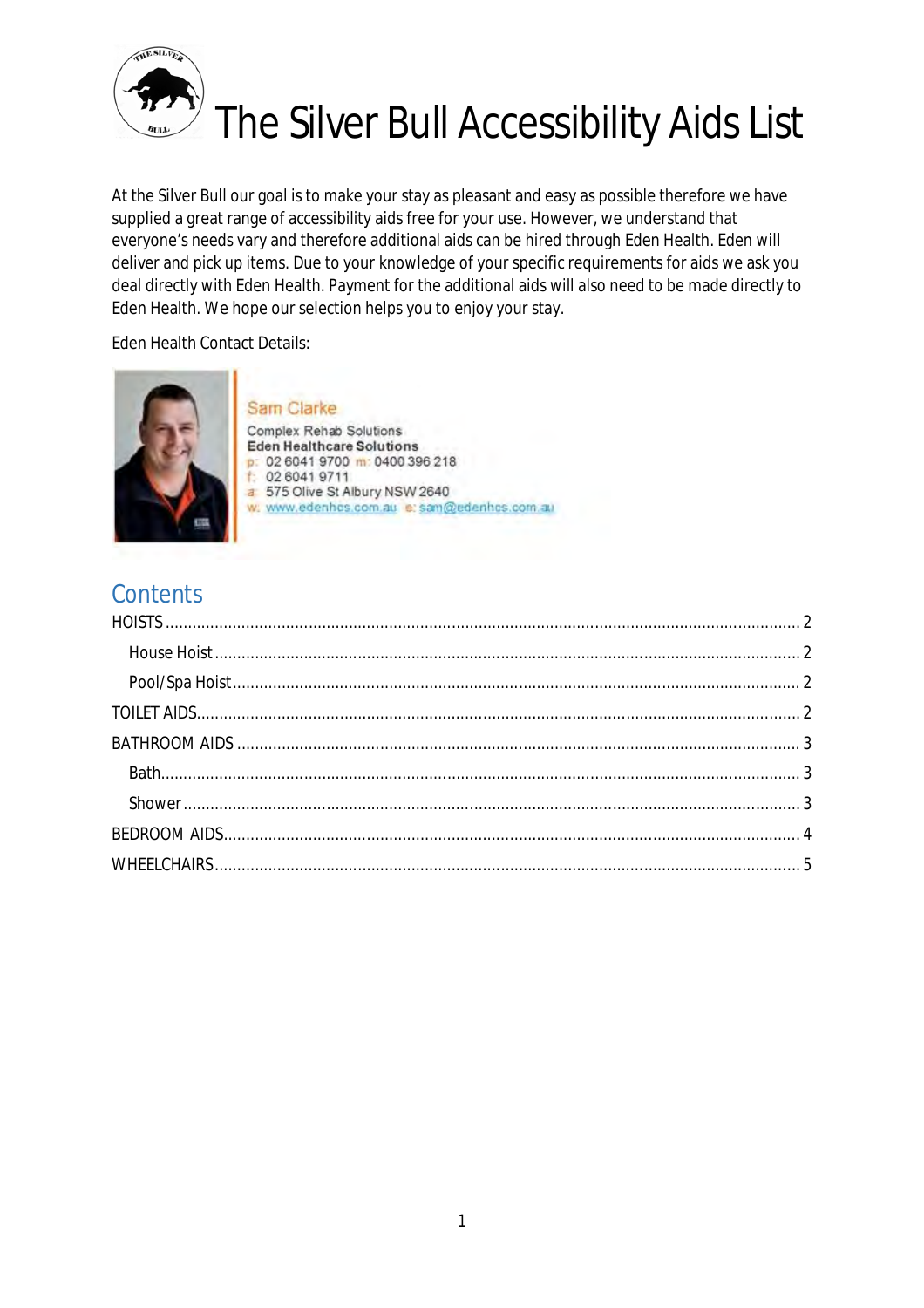# **HOISTS** House Hoist



### Pool/Spa Hoist



## TOILET AIDS





Inside house:

Birdie Sling Hoist –

Small, Medium and Large wet and dry slings provided.

Link to instruction manual so you can check suitability:

<https://www.manualslib.com/man> ual/1176924/Invacare-Birdie.html

Outside house:

Wymo Pool Sling Hoist –

Small, Medium and Large wet slings provided.

Link to instruction manual so you can check suitability:

[http://www.wymo.com.au/anchored](http://www.wymo.com.au/anchored-)sling-hoist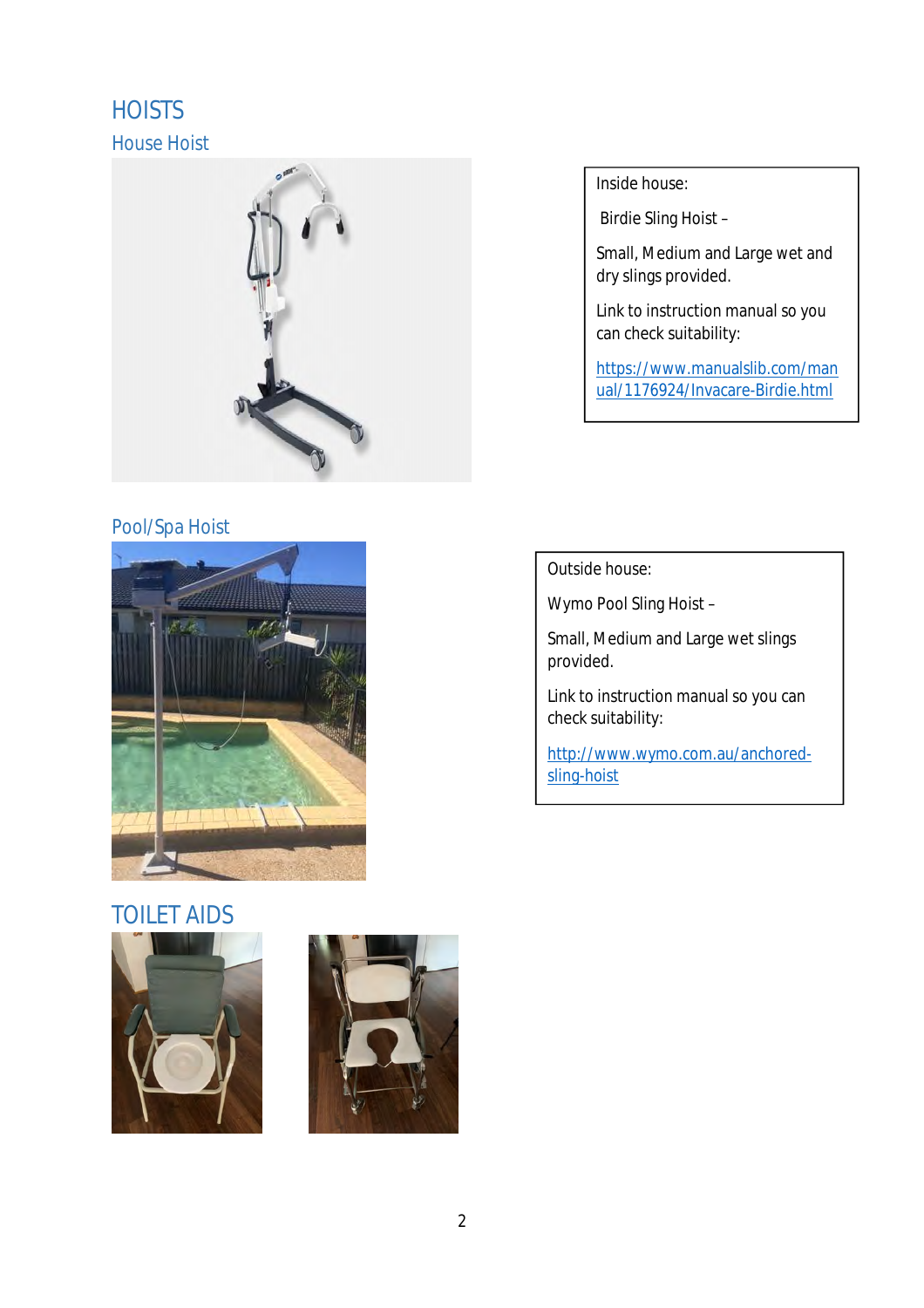# BATHROOM AIDS

#### Bath



Bath Seat



Suction Grips

#### Shower



Shower Seats & stools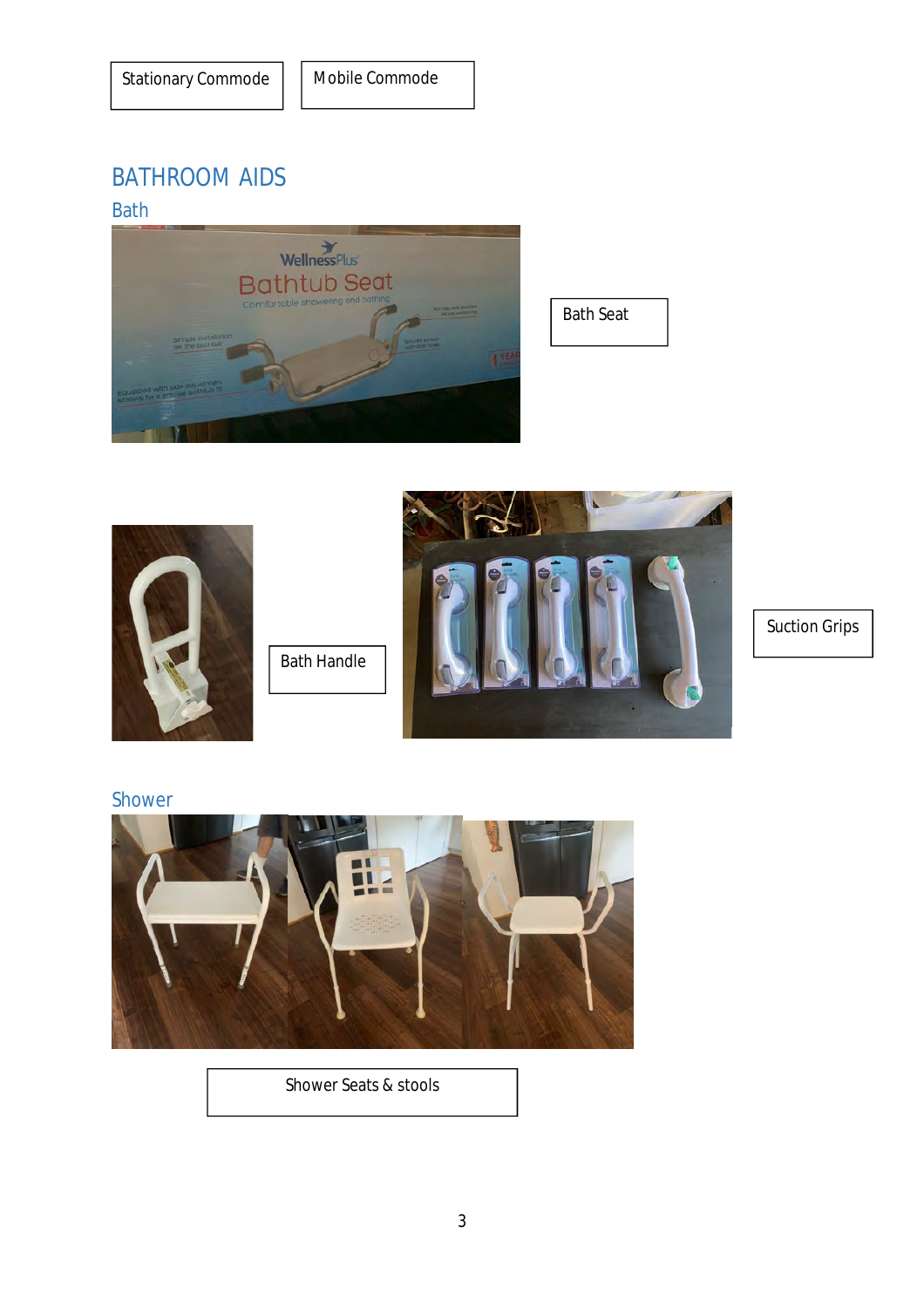## BEDROOM AIDS



Adjustable Table and Bed Support bars



Bed Risers – Note all beds already have higher legs to accommodate the Birdie Hoist



Bed Pad – Note all beds have mattress protectors but these pads are provided so electric bed can be used as a changing bed